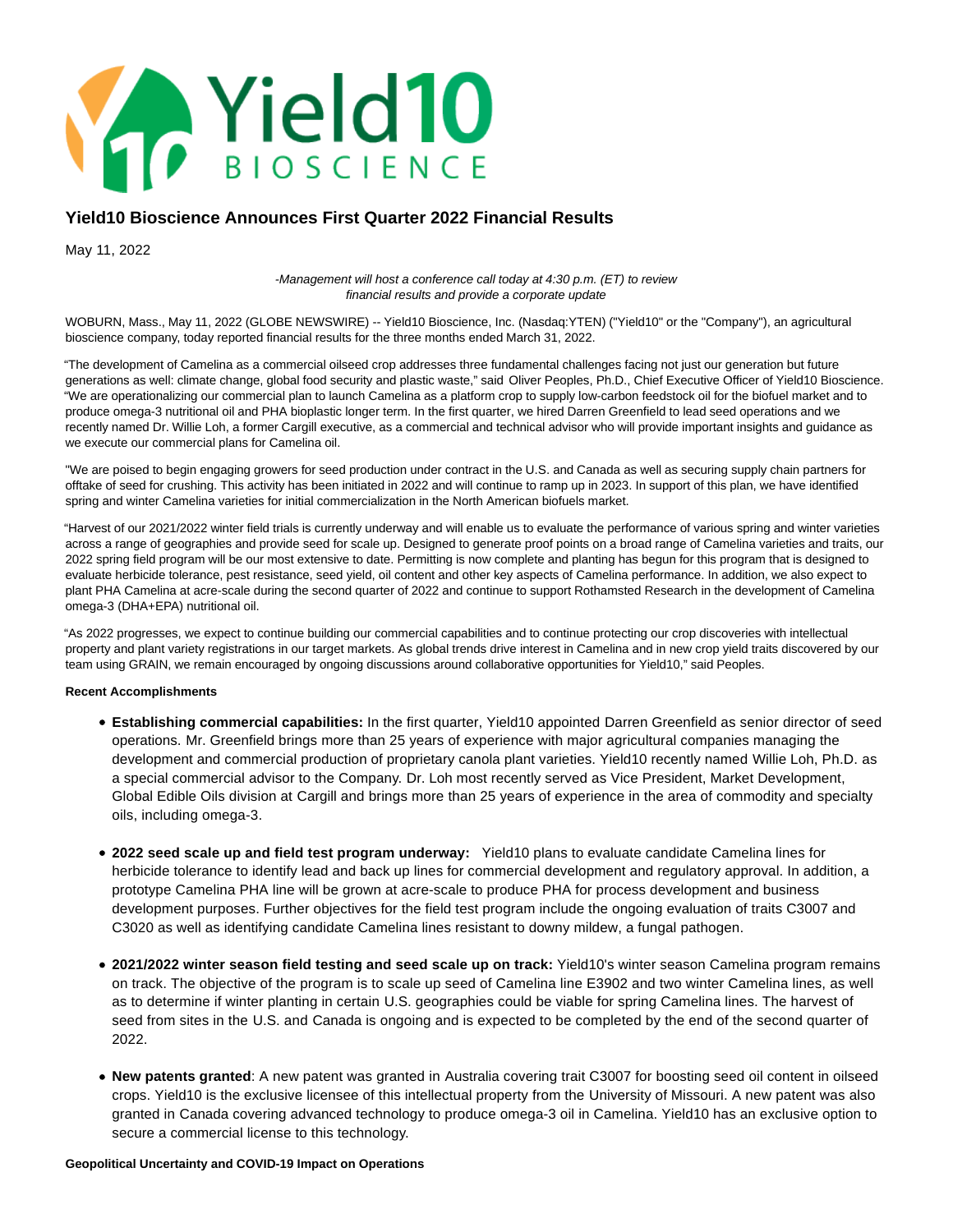The Company has implemented business continuity plans to address the COVID-19 pandemic and minimize disruptions to ongoing operations. In addition, the conflict in Ukraine has resulted in significant uncertainty in the agriculture and commodities markets, and may have a significant impact on the Company's business and operations. To date, despite the pandemic, Yield10 has been able to move forward with the operational steps required to execute its 2021-2022 winter field trials and start up its 2022 spring field trials in Canada and the United States. However, it is possible that any potential future closures of research facilities, should they continue for an extended time, or delays in receiving supplies and materials needed to conduct field trials and research, or economic repercussions of the pandemic or other geopolitical uncertainty, such as the ongoing conflict between Ukraine and Russia, could adversely impact the Company's anticipated time frames for evaluating and/or reporting data from our field trials and other work we plan to accomplish during 2022 and beyond.

## **FIRST QUARTER 2022 FINANCIAL OVERVIEW**

## Cash Position

Yield10 Bioscience is managed with an emphasis on cash flow and deploys its financial resources in a disciplined manner to achieve its key strategic objectives.

Yield10 ended the first quarter of 2022 with \$12.7 million in unrestricted cash and investments; a net decrease of \$3.3 million from unrestricted cash and investments of \$16.0 million reported as of December 31, 2021. The Company used \$3.1 million in cash for its operating activities during the three months ended March 31, 2022, in comparison to \$2.6 million used for operating activities during the three months ended March 31, 2021. The greater use of cash for operating activities was primarily the result of Yield10's greater net loss of \$3.3 million during the first quarter of 2022 in comparison to a net loss of \$2.6 million reported for the same quarter of last year. The greater loss is due to the Company's increased operating expenses related to staffing, expanded Camelina spring and winter field trials, increased regulatory-related expenditures as well as due to seed scale up and other early stage seed commercialization activities.

The Company continues to estimate total net cash usage for the full year ended December 31, 2022 in a range of \$12.0 to \$12.5 million as it continues its controlled growth to develop proprietary Camelina plant varieties and to support the launch of its Camelina products. Yield10's present capital resources are expected to fund its planned operations into the first quarter of 2023. The Company's ability to continue operations after its current cash resources are exhausted is dependent upon its ability to obtain additional financing, including public or private equity financing, secured or unsecured debt financing, receipt of additional government research grants, as well as licensing or other collaborative arrangements.

## Operating Results

Research grant revenue for the three months ended March 31, 2022 was \$0.1 million in comparison to grant revenue of \$0.2 million recorded during the three months ended March 31, 2021. Research and development expenses were \$1.8 million during the first three months of 2022 compared to \$1.3 million recorded during the first three months of 2021. General and administrative expenses were \$1.7 million and \$1.4 million for the three months ended March 31, 2022 and 2021, respectively.

Yield10 reported a net loss of \$3.3 million for the quarter ended March 31, 2022, or \$0.68 per share, as compared to a net loss of \$2.6 million, or \$0.60 per share, for the quarter ended March 31, 2021.

#### **Conference Call Information**

Yield10 Bioscience management will host a conference call today at 4:30 p.m. (ET) to discuss the first quarter 2022 results. The Company also will provide a corporate update and answer questions from the investor community. A live webcast of the call with slides can be accessed through the Company's website at www.yield10bio.com in the investor relations events section. To participate in the call, dial toll-free 877-709-8150 or 201-689-8354 (international).

To listen to a telephonic replay of the conference call, dial toll-free 877-660-6853 or 201-612-7415 (international) and enter pass code 13728757. The replay will be available until May 25, 2022. In addition, the webcast will be archived on the Company's website in the investor relations events section.

#### **About Yield10 Bioscience**

Yield10 Bioscience, Inc. is an agricultural bioscience company that is using its differentiated trait gene discovery platform, the "Trait Factory", to develop improved Camelina varieties for the production of proprietary seed products, and to discover high value genetic traits for the agriculture and food industries. Our goals are to efficiently establish a high value seed products business based on developing superior varieties of Camelina for the production of feedstock oils for renewable diesel, PHA bioplastics and omega-3 (DHA+EPA) oils, and to license our yield traits to major seed companies for commercialization in major row crops, including corn, soybean and canola. Yield10 is headquartered in Woburn, MA and has an Oilseeds Center of Excellence in Saskatoon, Canada.

For more information about the company, please visi[t www.yield10bio.com,](https://www.globenewswire.com/Tracker?data=_O-Gt7EFne1Dei4QsOkVVCUrVuh12RZZMnhfopEz4IlNcfMgiJeHLRTY8Lq3KeIS2CmsYPGyQiDIzlYBzK6SZzQYVenAwGpYEd-d0oDGzdE=) or follow the Company on [Twitter,](https://www.globenewswire.com/Tracker?data=bgJH08zQ4t0mRd5xJDl7_QdFbSvpGVGqoslwW2oduXVNAJtda78H1wyloUJApGRmjSssYEb40NXc6OjbDy7RIg==) [Facebook a](https://www.globenewswire.com/Tracker?data=98VFcxPA-WA2Fj82-C7YTAADj_h1HJ1gYwoYQ86GQV9ywQxEdJx41eyLrsfWtMGsWiuY3Ls0PGziwDNvI3X_kF8sXBTl9OdgbdUf8pKftQ0=)nd [LinkedIn.](https://www.globenewswire.com/Tracker?data=mjK9HTJ_o8E5hoBPI8o-C1uLS72zMaEhzPmIB_PA4k511J-bhkMpR-0uW7GfE1PJo8YJy_uyn7BgwWoNDF6jmPAH-OwuUXELok-txoMZdM0cDy4aBHGV1uLCDV5E5AyF) (YTEN-E)

#### **Safe Harbor for Forward-Looking Statements**

This press release contains forward-looking statements which are made pursuant to the safe harbor provisions of Section 27A of the Securities Act of 1933, as amended, and Section 21E of the Securities Exchange Act of 1934, as amended. The forward-looking statements in this release do not constitute guarantees of future performance. Investors are cautioned that statements in this press release which are not strictly historical statements, including, without limitation, expectations regarding Yield10's cash position, cash forecasts and runway, expectations related to research and development activities, intellectual property, the expected regulatory path for traits, reproducibility of data from field tests, the timing of completion of additional greenhouse and field test studies, the outcomes of 2021-2022 winter field tests and seed scale-up activities, the signing of research licenses and collaborations, including whether the objectives of those collaborations will be met, whether the Company will be able to generate proof points for traits in development and advance business discussions around its Camelina business plan, the potential impact on operations of the COVID-19 pandemic, the geopolitical uncertainty caused by the conflict between Ukraine and Russia, and value creation as well as the overall progress of Yield10 Bioscience, Inc., constitute forward-looking statements. Such forward-looking statements are subject to a number of risks and uncertainties that could cause actual results to differ materially from those anticipated, including the risks and uncertainties detailed in Yield10 Bioscience's filings with the Securities and Exchange Commission. Yield10 Bioscience assumes no obligation to update any forward-looking information contained in this press release or with respect to the announcements described herein.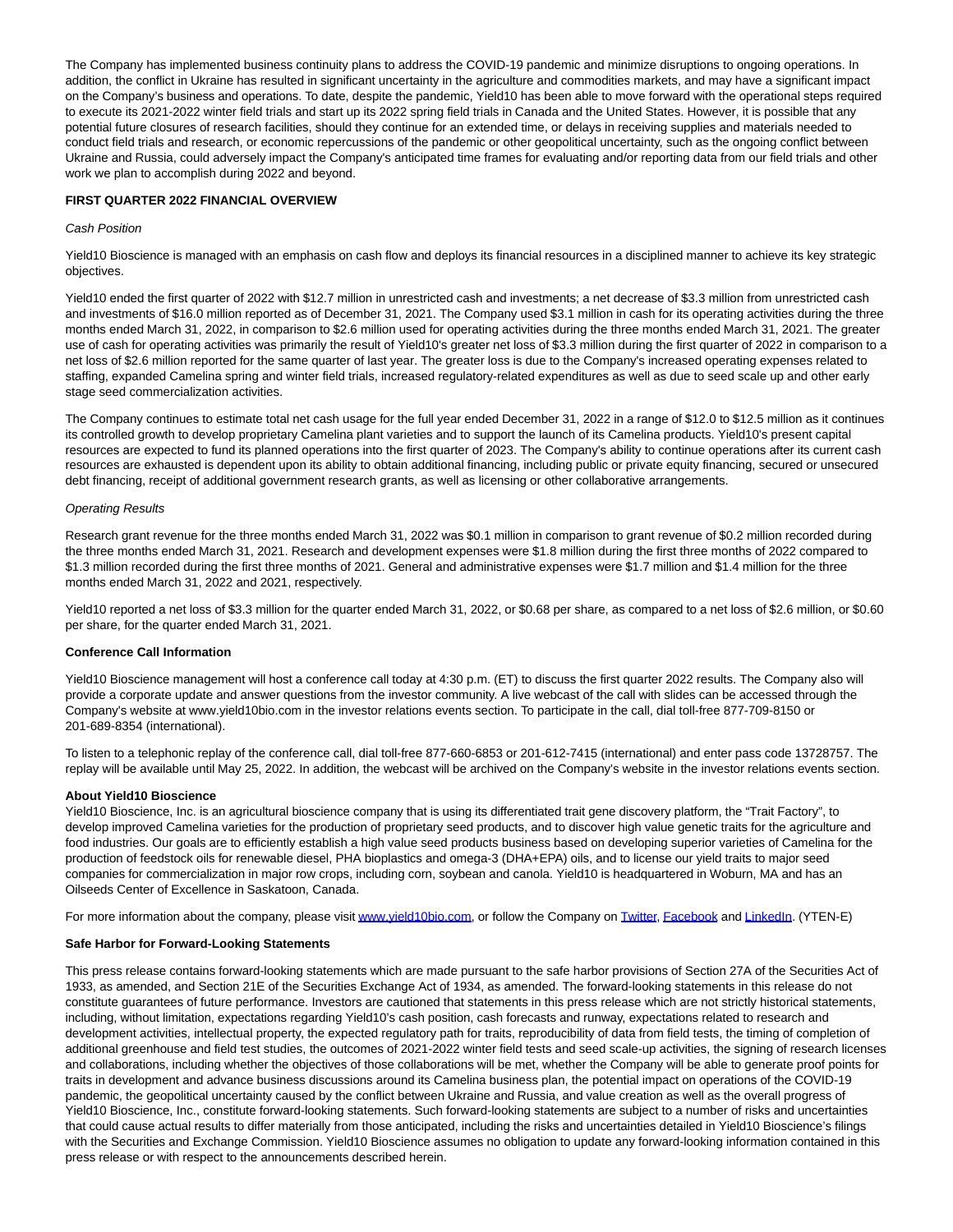## **Contacts:**

Yield10 Bioscience: Lynne H. Brum, (617) 682-4693, [LBrum@yield10bio.com](https://www.globenewswire.com/Tracker?data=7DrOBO2aAaG8QtboHYHIBNyhIKHiPv_Ovg_QMT60Mu3CluB9Xmtn_lj71liVRSP83TkwWAjj5mHQ0wYvTVuEbQIMZSKY1OZZF8kBVEMAU3o=)

Investor Relations: Bret Shapiro, (561) 479-8566[, brets@coreir.com](https://www.globenewswire.com/Tracker?data=TRTQpAy_upZzVSOa-0QnlVro2FwvDLZQe-L4wcEBMCjm20w2o9ROJyAliKzlF0uq5xm4Dj3spUIC1SamhgYn-Q==) Managing Director, CORE IR

Media Inquiries: Eric Fischgrund, [eric@fischtankpr.com](https://www.globenewswire.com/Tracker?data=4S1MSl6ZfeoF-uQJWfufm6Rq9iFbfpktEjhfL3dWpYu71wuBuFCOrYx3K5Du4id08M-sFKT3QwR6ZEG8O50TTV8wnoTkvvvkDd_UbmE2O2o=) FischTank Marketing and PR

## (FINANCIAL TABLES FOLLOW)

## **YIELD10 BIOSCIENCE, INC. CONDENSED CONSOLIDATED STATEMENTS OF OPERATIONS UNAUDITED (In thousands, except share and per share amounts)**

|                                                  |    | <b>Three Months Ended</b><br>March 31, |    |           |  |
|--------------------------------------------------|----|----------------------------------------|----|-----------|--|
|                                                  |    | 2022                                   |    | 2021      |  |
| Revenue:                                         |    |                                        |    |           |  |
| Grant revenue                                    | \$ | 149                                    | \$ | 196       |  |
| Total revenue                                    |    | 149                                    |    | 196       |  |
| Expenses:                                        |    |                                        |    |           |  |
| Research and development                         |    | 1,763                                  |    | 1,316     |  |
| General and administrative                       |    | 1,707                                  |    | 1,432     |  |
| Total expenses                                   |    | 3,470                                  |    | 2,748     |  |
| Loss from operations                             |    | (3,321)                                |    | (2, 552)  |  |
| Other income (expense):                          |    |                                        |    |           |  |
| Other income (expense), net                      |    | (1)                                    |    | (1)       |  |
| Total other income (expense)                     |    | (1)                                    |    |           |  |
| Loss from operations before income taxes         |    | (3, 322)                               |    |           |  |
| Income tax provision                             |    | (9)                                    |    | (8)       |  |
| Net loss                                         |    | (3, 331)                               |    | (2, 561)  |  |
| Basic and diluted net loss per share             | \$ | (0.68)                                 | \$ | (0.60)    |  |
| Number of shares used in per share calculations: |    |                                        |    |           |  |
| Basic and diluted                                |    | 4,888,915                              |    | 4,296,129 |  |

# **YIELD10 BIOSCIENCE, INC. CONDENSED CONSOLIDATED BALANCE SHEETS UNAUDITED (In thousands, except share and per share amounts)**

|                                           |    | March 31,<br>2022 |    | December 31,<br>2021 |  |
|-------------------------------------------|----|-------------------|----|----------------------|--|
| <b>Assets</b>                             |    |                   |    |                      |  |
| <b>Current Assets:</b>                    |    |                   |    |                      |  |
| Cash and cash equivalents                 | \$ | 2,128             | \$ | 5,329                |  |
| Short-term investments                    |    | 10,614            |    | 10,661               |  |
| Accounts receivable                       |    | 124               |    | 164                  |  |
| Unbilled receivables                      |    | 58                |    | 34                   |  |
| Prepaid expenses and other current assets |    | 451               |    | 436                  |  |
| Total current assets                      |    | 13,375            |    | 16,624               |  |
| Restricted cash                           |    | 264               |    | 264                  |  |
| Property and equipment, net               |    | 945               |    | 890                  |  |
| Right-of-use assets                       |    | 2,259             |    | 2,354                |  |
| Other assets                              |    | 261               |    | 283                  |  |
| Total assets                              |    | 17,104            | \$ | 20,415               |  |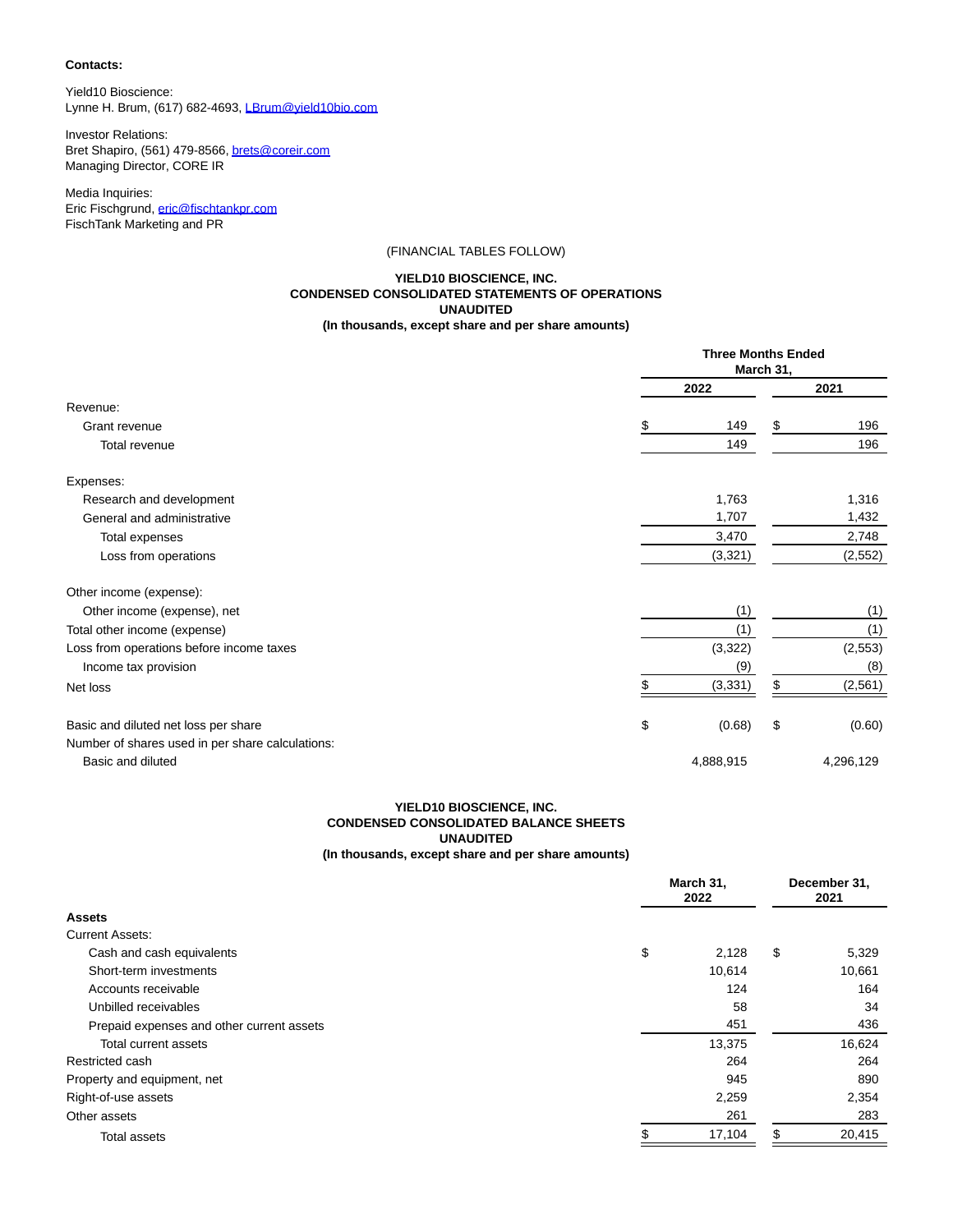# **Liabilities and Stockholders' Equity**

| <b>Current Liabilities:</b>                                                                    |            |     |           |
|------------------------------------------------------------------------------------------------|------------|-----|-----------|
| Accounts payable                                                                               | \$<br>24   | \$. | 83        |
| Accrued expenses                                                                               | 823        |     | 1,136     |
| Current portion of lease liabilities                                                           | 529        |     | 514       |
| <b>Total current liabilities</b>                                                               | 1,376      |     | 1,733     |
| Lease liabilities, net of current portion                                                      | 2,512      |     | 2,649     |
| Other long-term liabilities                                                                    | 5          |     |           |
| <b>Total liabilities</b>                                                                       | 3,893      |     | 4,389     |
| Commitments and contingencies                                                                  |            |     |           |
| Stockholders' Equity:                                                                          |            |     |           |
| Preferred stock (\$0.01 par value per share); 5,000,000 shares authorized; no shares issued or |            |     |           |
| outstanding                                                                                    |            |     |           |
| Common stock (\$0.01 par value per share); 60,000,000 shares authorized at March 31, 2022 and  |            |     |           |
| December 31, 2021; 4,893,403 and 4,881,851 shares issued and outstanding at March 31, 2022 and |            |     |           |
| December 31, 2021, respectively                                                                | 49         |     | 49        |
| Additional paid-in capital                                                                     | 402,817    |     | 402,283   |
| Accumulated other comprehensive loss                                                           | (193)      |     | (175)     |
| Accumulated deficit                                                                            | (389, 462) |     | (386,131) |
| Total stockholders' equity                                                                     | 13,211     |     | 16,026    |
| Total liabilities and stockholders' equity                                                     | 17,104     | S   | 20,415    |

## **YIELD10 BIOSCIENCE, INC. CONDENSED CONSOLIDATED STATEMENTS OF CASH FLOWS UNAUDITED (In thousands)**

|                                                                               | <b>Three Months Ended</b><br>March 31, |    |         |
|-------------------------------------------------------------------------------|----------------------------------------|----|---------|
|                                                                               | 2022                                   |    | 2021    |
| Cash flows from operating activities                                          |                                        |    |         |
| Net loss                                                                      | \$<br>(3, 331)                         | \$ | (2,561) |
| Adjustments to reconcile net loss to cash used in operating activities:       |                                        |    |         |
| Depreciation and amortization                                                 | 59                                     |    | 54      |
| Charge for 401(k) company common stock match                                  | 45                                     |    | 44      |
| Stock-based compensation                                                      | 523                                    |    | 324     |
| Non-cash lease expense                                                        | 95                                     |    | 87      |
| Deferred income tax provision                                                 | 6                                      |    | 6       |
| Changes in operating assets and liabilities:                                  |                                        |    |         |
| Accounts receivable                                                           | 40                                     |    | 47      |
| Unbilled receivables                                                          | (24)                                   |    | (93)    |
| Prepaid expenses and other assets                                             | (2)                                    |    | (6)     |
| Accounts payable                                                              | (59)                                   |    | 51      |
| Accrued expenses                                                              | (330)                                  |    | (480)   |
| Lease liabilities                                                             | (122)                                  |    | (109)   |
| Other liabilities                                                             | (2)                                    |    | (1)     |
| Net cash used in operating activities                                         | (3, 102)                               |    | (2,637) |
| Cash flows from investing activities                                          |                                        |    |         |
| Purchase of property and equipment                                            | (114)                                  |    | (101)   |
| Purchase of investments                                                       |                                        |    | (869)   |
| Proceeds from the maturity of short-term investments                          | 26                                     |    | 3,000   |
| Net cash (used in) provided by investing activities                           | (88)                                   |    | 2,030   |
| Cash flows from financing activities                                          |                                        |    |         |
| Proceeds from warrants exercised                                              |                                        |    | 3,856   |
| Proceeds from public offering, net of issuance costs                          |                                        |    | 11,993  |
| Taxes paid on employees' behalf related to vesting of stock awards            | (14)                                   |    | (83)    |
| Net cash (used in) provided by financing activities                           | (14)                                   |    | 15,766  |
| Effect of exchange rate changes on cash, cash equivalents and restricted cash | 3                                      |    |         |